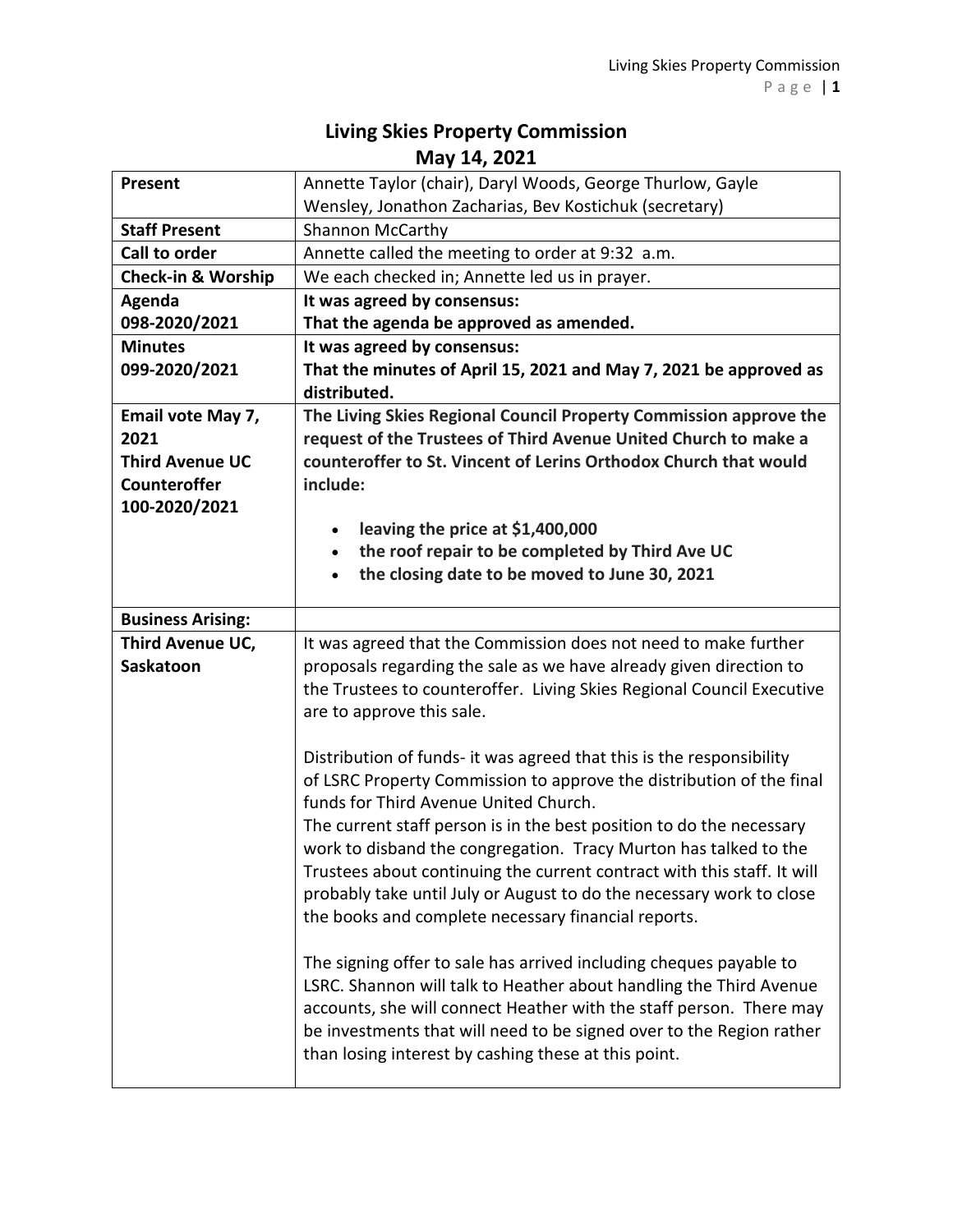|                                                                                | George will be the liaison to the congregation during Annette's<br>sabbatical.                                                                                                                                                                                                                                                                                                                                                                                                                                                                                                                                                                          |
|--------------------------------------------------------------------------------|---------------------------------------------------------------------------------------------------------------------------------------------------------------------------------------------------------------------------------------------------------------------------------------------------------------------------------------------------------------------------------------------------------------------------------------------------------------------------------------------------------------------------------------------------------------------------------------------------------------------------------------------------------|
| Correspondence:                                                                | None                                                                                                                                                                                                                                                                                                                                                                                                                                                                                                                                                                                                                                                    |
| Congregational<br><b>Property Decisions:</b>                                   |                                                                                                                                                                                                                                                                                                                                                                                                                                                                                                                                                                                                                                                         |
| <b>Wawota United</b><br><b>Church</b><br><b>Manse Listing</b><br>101-2020/2021 | It was agreed by consensus that Living Skies Regional Council<br>Property Commission approve the request from the Trustees of<br>Wawota United Church to list for sale a certain congregational<br>property commonly known as the Wawota United Church manse<br>with the legal description of Lot 18 blk 8 Plan 16534 Ext 0 and Lot 19<br>blk 8 Plan 101236474 Ext 43 with a municipal address of 214<br>Lonsdale Street, Wawota Saskatchewan with the following terms:<br>Listing with REDROOF Reality, agent Leanne Sorenson<br>Commission 5% on the first \$100,000 and 2% on the<br>remainder<br>Sale price of \$155,000 with immediate possession. |
| <b>Grosvenor Park UC</b><br><b>Renovations</b><br>102-2020/2021                | It was agreed by consensus that Living Skies Regional<br><b>Council Property Commission approve the request from the</b><br>Trustees of Grosvenor Park United Church, Saskatoon SK for the<br>renovations of the Chancel / family washroom / kitchenette / stage<br>lighting / broadcasting renovation components of Grosvenor Park<br>United Church with the municipal address of 407 Cumberland<br>Street South, Saskatoon SK with the estimated all-inclusive cost<br>being \$257,000; approval is contingent on adequate financing being<br>arranged.                                                                                               |
| <b>Grosvenor Park UC</b><br>Renovation<br><b>Financing</b><br>103-2020/2021    | It was agreed by consensus that Living Skies Regional<br>Council Property Commission approve the request from the<br>Trustees of Grosvenor Park United Church, Saskatoon SK to finance<br>the renovations approved in motion 102-2020/2021 in the<br>following manner:                                                                                                                                                                                                                                                                                                                                                                                  |
|                                                                                | seek a \$500,000 line of credit facility with a commercial<br>lender secured by title to the property, the legal description<br>of which is Grosvenor Park United Church and the municipal<br>address of which is 407 Cumberland Ave. S., Saskatoon SK<br>S7H 2L3, for the purpose of bridge funding.<br>apply to the Capital Assistance Program of the United<br>Church of Canada for a loan of up to \$250,000 to cover the<br>renovation expenses.                                                                                                                                                                                                   |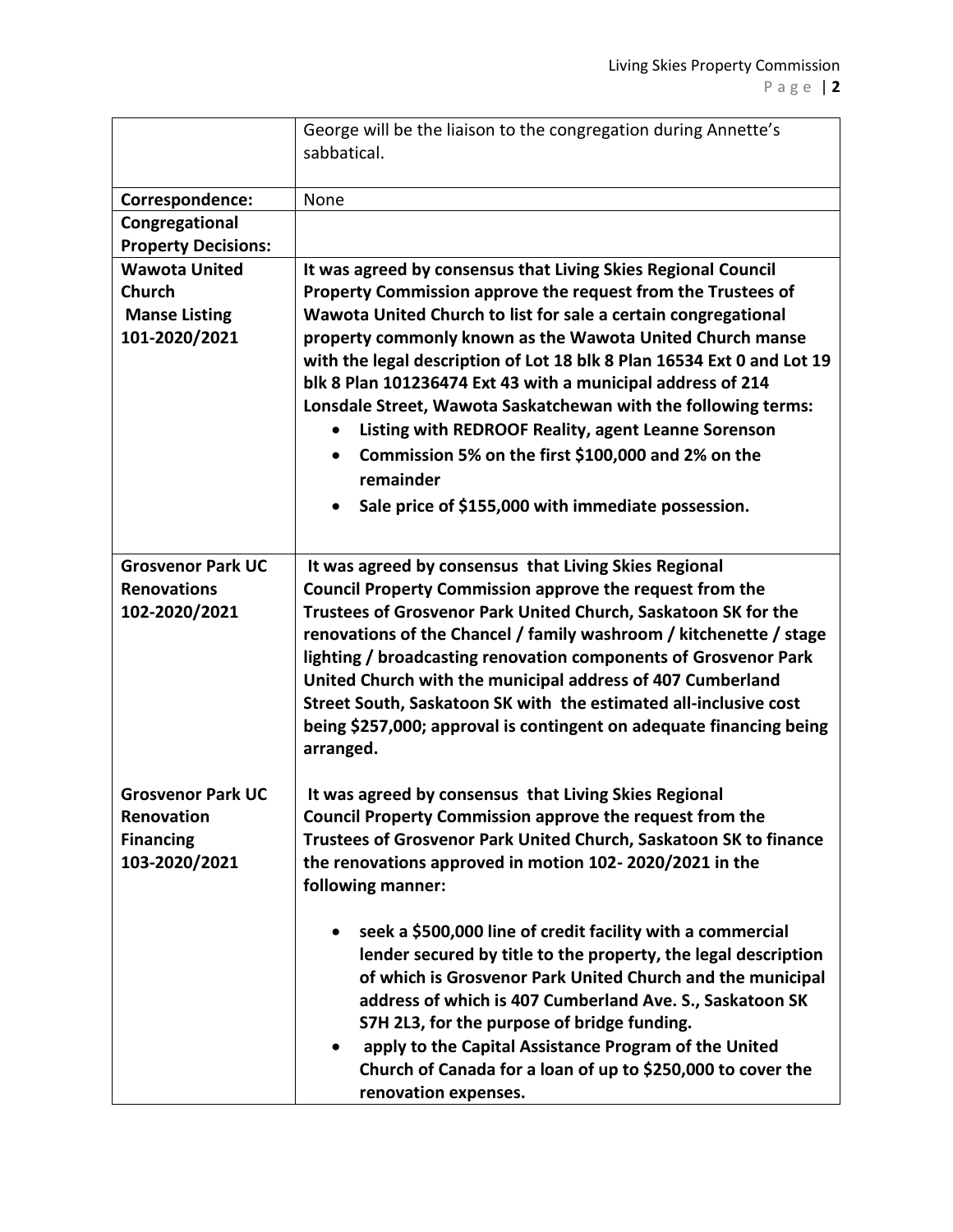| <b>Grosvenor Park</b><br>Loan application                   | It was agreed by consensus that Living Skies Regional<br><b>Council Property Commission approve the request from the</b><br>Trustees of Grosvenor Park United Church, Saskatoon SK to proceed<br>with a loan application under CEBA (Canada Emergency Business<br>Account) for \$60,000 to cover the loss of operating income due to                                                                                                                                                                                                                                                                                                                                                                                                                                                                                                                                                                                                                                                                                                                                                                                                                                                                                                                           |
|-------------------------------------------------------------|----------------------------------------------------------------------------------------------------------------------------------------------------------------------------------------------------------------------------------------------------------------------------------------------------------------------------------------------------------------------------------------------------------------------------------------------------------------------------------------------------------------------------------------------------------------------------------------------------------------------------------------------------------------------------------------------------------------------------------------------------------------------------------------------------------------------------------------------------------------------------------------------------------------------------------------------------------------------------------------------------------------------------------------------------------------------------------------------------------------------------------------------------------------------------------------------------------------------------------------------------------------|
| 104-2020/2021                                               | <b>COVID 19 restrictions.</b>                                                                                                                                                                                                                                                                                                                                                                                                                                                                                                                                                                                                                                                                                                                                                                                                                                                                                                                                                                                                                                                                                                                                                                                                                                  |
| <b>Bracken UC</b><br><b>Church Sale</b><br>105-2020/2021    | It was agreed by consensus that Living Skies Regional Property<br>Commission approve the request from the Trustees of Bracken<br>United Church, a congregation of the United Church of Canada for<br>the sale of a certain congregational property commonly known as<br>Bracken United Church with the legal description of lot 7 blk 2 Plan<br>BO1610 Ext. 0, Lot 8 Blk 2 Plan BO1610 Ext 0, Lot 9 Blk 2 Plan<br>BO1610 Ext 0 and Lot 10 Blk 2 Plan BO1610 Ext 0 with the municipal<br>address of 301 1 <sup>st</sup> Street East, Bracken, SK pursuant to an agreement<br>between the Trustees of Bracken United Church, a congregation of<br>the United Church of Canada as seller and Henry Fehr of Bracken, SK<br>as buyer with the following conditions:<br>Sale price of one thousand dollars (\$1,000)<br>Deposit of five hundred dollars (\$500.00) the balance to be<br>$\bullet$<br>paid prior to possession date<br>Possession date of June 30, 2021<br>$\bullet$<br>Bracken United Church congregation will have the use of the<br>church building for funerals or memorial services lead by a<br>United Church minister without a rental fee.<br>Proceeds of the sale will be used for the ongoing operation of<br><b>Bracken United Church.</b> |
|                                                             |                                                                                                                                                                                                                                                                                                                                                                                                                                                                                                                                                                                                                                                                                                                                                                                                                                                                                                                                                                                                                                                                                                                                                                                                                                                                |
| <b>Shellbrook UC</b><br><b>Church Sale</b><br>106-2020/2021 | It was agreed by consensus that Living Skies Regional Property<br>Commission approve the request from the Trustees of Knox United<br>Church, Shellbrook, SK for the sale of a certain congregational<br>property of Knox United Church, Shellbrook, SK a congregation of<br>the United Church of Canada commonly known as Knox United<br>Church with the legal description of Lot 3 Blk 28 Plan 60PA01329 Ext<br>0 Parcel 134287173 and Lot 2 Blk 28 Plan 60PA01329 Parcel<br>147579362 and a municipal address of 302 2 <sup>nd</sup> Avenue East,<br>Shellbrook, SK pursuant to an agreement between the trustees of<br>Knox United Church as seller and the Town of Shellbrook, buyer<br>with the following conditions:                                                                                                                                                                                                                                                                                                                                                                                                                                                                                                                                     |
|                                                             | Price of ten dollars (\$10.00),<br>The congregation can dispose of any contents that they wish                                                                                                                                                                                                                                                                                                                                                                                                                                                                                                                                                                                                                                                                                                                                                                                                                                                                                                                                                                                                                                                                                                                                                                 |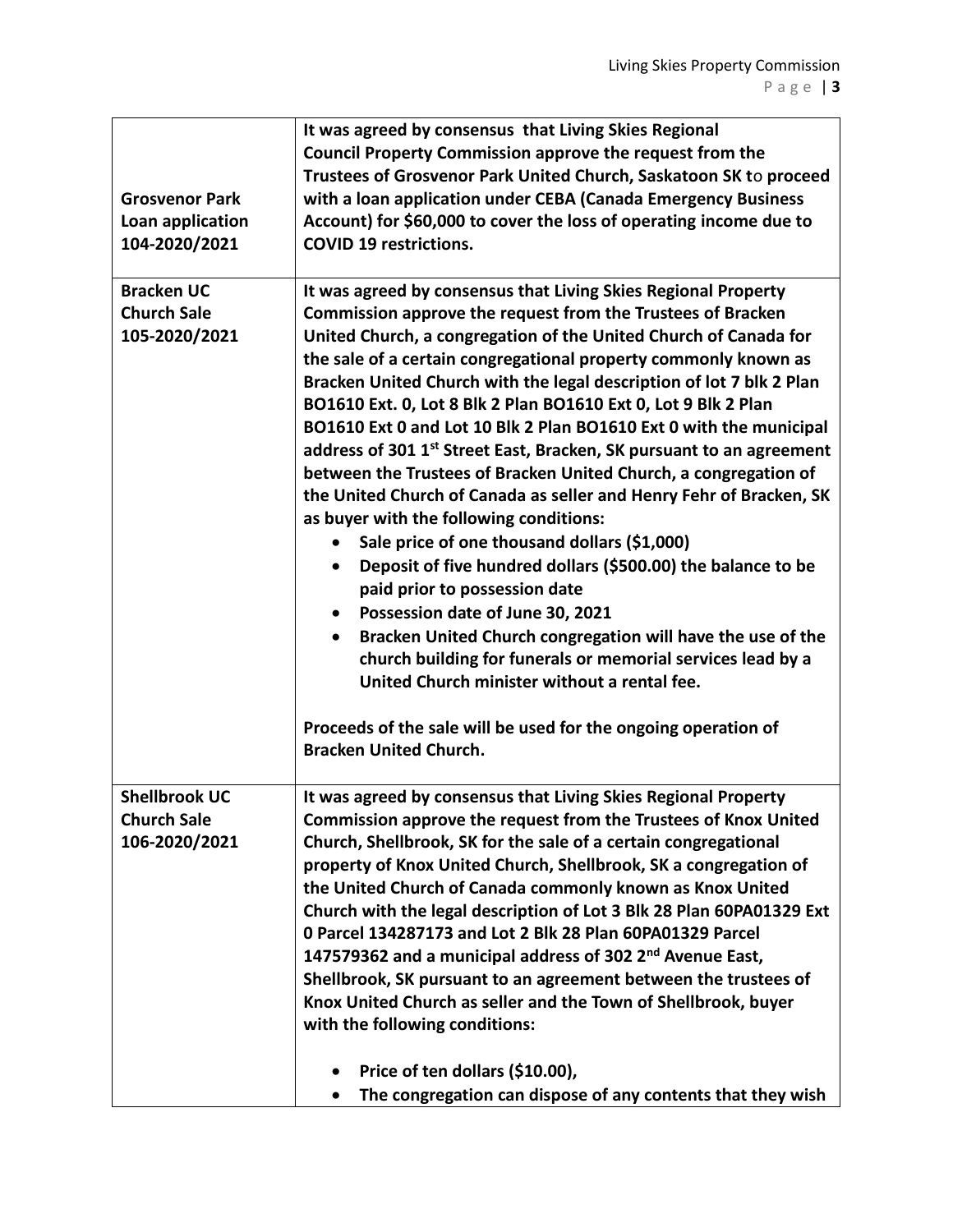|                                                                             | and leave any contents that are not disposed of,<br>Possession date by September 1, 2021<br>$\bullet$<br>Adjustments of power, energy, water, and insurance be<br>$\bullet$<br>made on the date of possession,<br>Within a reasonable time after the date of possession the<br>buyer will place a bronze plaque on the face of the building<br>designating the building as "Knox United Building" and<br>acknowledging that the buyer acquired the building through<br>the generosity of the congregation of Knox United Church<br>congregation,<br>The buyer will pay all legal cost associated with the sale and<br>transfer.                                                                                                                                                                                              |
|-----------------------------------------------------------------------------|------------------------------------------------------------------------------------------------------------------------------------------------------------------------------------------------------------------------------------------------------------------------------------------------------------------------------------------------------------------------------------------------------------------------------------------------------------------------------------------------------------------------------------------------------------------------------------------------------------------------------------------------------------------------------------------------------------------------------------------------------------------------------------------------------------------------------|
| <b>Shellbrook</b><br><b>Manse listing</b><br>107-2020/2021                  | It was agreed by consensus that Living Skies Regional Property<br>Commission approve the request from the Trustees of Shellbrook-<br>Leask Pastoral Charge, a pastoral charge of the United Church of<br>Canada for the listing of a certain congregational property<br>commonly known as the manse with the legal description of Lot 14<br>Blk 9 Plan U390 Parcel 134827353 and the municipal address of 213<br>4 <sup>th</sup> Avenue East, Shellbrook, SK with the following conditions:<br>Listing with RE/MAX P.A. Realty<br>$\bullet$<br>Listing price of one Hundred and forty four thousand nine<br>hundred dollars (\$144,900)<br>Commission for the sale be 6% on the first one hundred<br>thousand dollars (\$100,000) and 3% on the balance<br>The property will be listed with Residential Saskatchewan<br>MLS. |
| <b>Robert Hall Mission</b><br><b>Distribution of Funds</b><br>108-2020/2021 | It was agreed by consensus that Living Skies Regional Property<br>Commission approve the request from the congregation of Robert<br>Hall Mission, Prairie River, SK to the following distribution of their<br>remaining funds:<br>10% - Indigenous Ministries and Justice Work<br>20% - Mission and Service<br>$\bullet$<br>15% - Living Skies Regional Council (For other initiatives of<br>$\bullet$<br>the Regional Council)<br>5% - Living Skies Regional Council - Archives<br>$\bullet$<br>50% - St. Stephen's UC. - Hudson Bay Larger Parish in<br>$\bullet$<br><b>Hudson Bay</b>                                                                                                                                                                                                                                     |
| <b>Disbanding</b><br><b>Congregations:</b>                                  |                                                                                                                                                                                                                                                                                                                                                                                                                                                                                                                                                                                                                                                                                                                                                                                                                              |